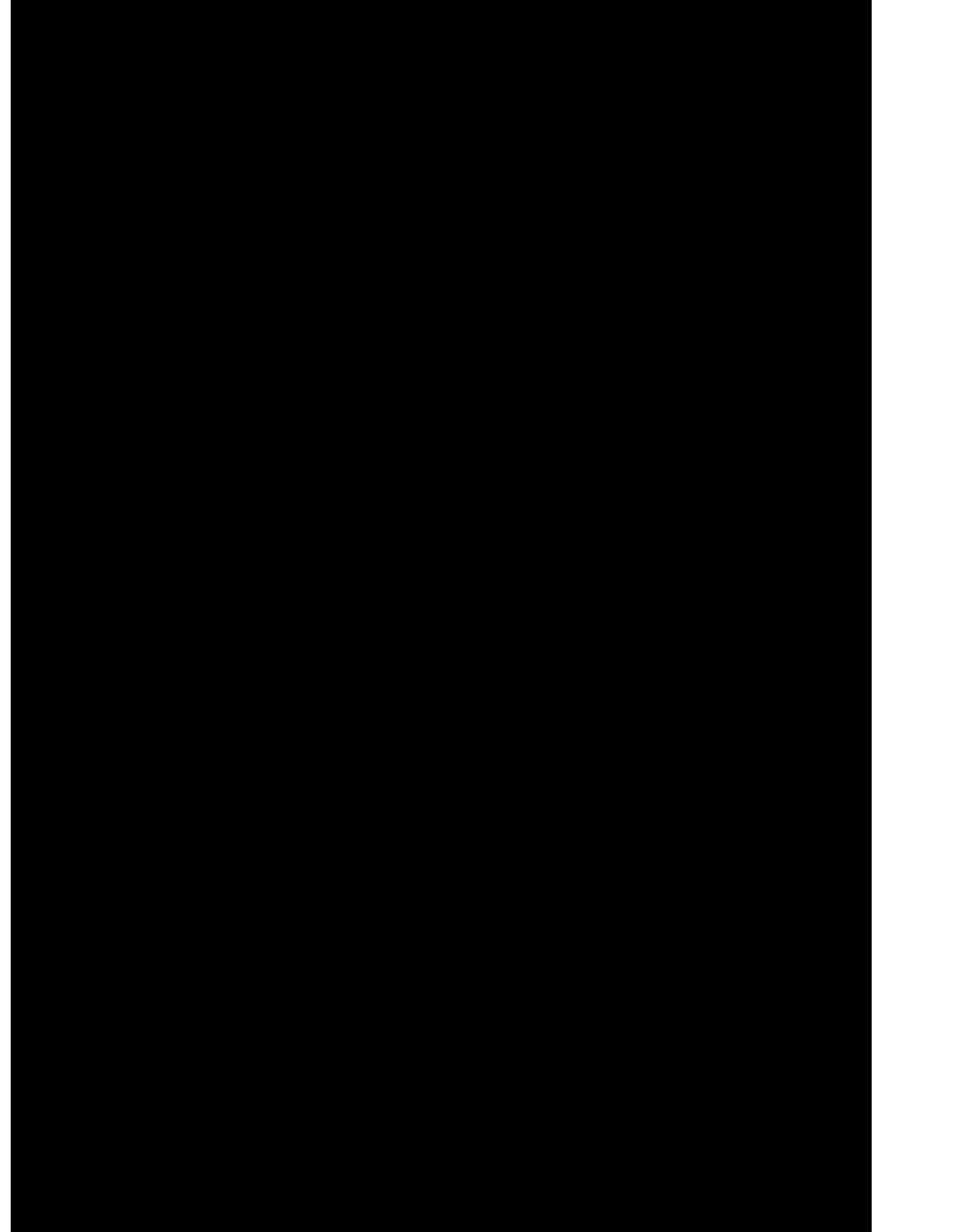## EIN - 4Base-Scorecard: CHC084 - 07-06-16 - CIN 5 @ CHC 3 صere w. CHC rec 52-32 - Barnhart is Top Contributor in CIN win

4 Base Score to politically and the plant state C 2013 - 2016 Cycled Solutions LLC

|                 | CIN - 4BaseScore - Player 4Score by Batting Order<br>CHC084 - 07-06-16 - CIN 5 @ CHC 3<br>WP: DeSclafani - LP: Cahill - Sv: Cingrani - CHC rec 52-32 - Barnhart is Top Contributor in CIN win |           |              |                  |                      |            |              |    |                |    |           |  |  |  |
|-----------------|-----------------------------------------------------------------------------------------------------------------------------------------------------------------------------------------------|-----------|--------------|------------------|----------------------|------------|--------------|----|----------------|----|-----------|--|--|--|
|                 |                                                                                                                                                                                               |           |              | <b>Bat Order</b> |                      |            |              |    |                |    |           |  |  |  |
| Player          | Team                                                                                                                                                                                          | Position  | $\mathbf{1}$ | $\overline{2}$   | 3                    | 4          | 5            | 6  | $\overline{7}$ | 8  | 9         |  |  |  |
| <b>Barnhart</b> | <b>CIN</b>                                                                                                                                                                                    | C         |              |                  |                      |            |              |    |                | 14 |           |  |  |  |
| Cozart          | <b>CIN</b>                                                                                                                                                                                    | SS        | 11           |                  |                      |            |              |    |                |    |           |  |  |  |
| <b>Phillips</b> | <b>CIN</b>                                                                                                                                                                                    | 2B        |              |                  |                      |            |              | 11 |                |    |           |  |  |  |
| Peraza          | <b>CIN</b>                                                                                                                                                                                    | LF        |              |                  |                      |            |              |    | 9              |    |           |  |  |  |
| <b>Duvall</b>   | <b>CIN</b>                                                                                                                                                                                    | <b>RF</b> |              |                  |                      | $\sqrt{5}$ |              |    |                |    |           |  |  |  |
| Votto           | <b>CIN</b>                                                                                                                                                                                    | 1B        |              |                  | $\blacktriangleleft$ |            |              |    |                |    |           |  |  |  |
| <b>Bruce</b>    | <b>CIN</b>                                                                                                                                                                                    | PH        |              |                  |                      |            |              |    |                |    | $\bullet$ |  |  |  |
| DeSclafani      | <b>CIN</b>                                                                                                                                                                                    | P         |              |                  |                      |            |              |    |                |    | $\bullet$ |  |  |  |
| Hamilton        | <b>CIN</b>                                                                                                                                                                                    | CF        |              | $\pmb{0}$        |                      |            |              |    |                |    |           |  |  |  |
| Holt            | <b>CIN</b>                                                                                                                                                                                    | PH        |              |                  |                      |            |              |    |                |    | $\bullet$ |  |  |  |
| <b>Suarez</b>   | <b>CIN</b>                                                                                                                                                                                    | 3B        |              |                  |                      |            | $\mathbf{0}$ |    |                |    |           |  |  |  |

Scorecard Sponsored By



**GO** - Meal and Fitness Tracker By Iolo

https://itunes.apple.com/us/app/go-meal-and-fitness-track-er/id785910082?mt=8

# CIN - 4Score Box - Player Totals<br>CHC084 - 07-064-16 - CHC SPORT<br>WP: DeSclafani - LP: Cahill - Sv: Cingrani - CHC rec 52-32 - Barnhart is Top Contributor in CIN win

Batting

| Player        |            | Team Position | Datung<br>Order<br>Nbr    | Credit For Run | PA Bases       | <b>BR</b> Bases | <b>Bases Pushed</b>     | Player 4Score | Appearances    | Productivity<br>Rate |
|---------------|------------|---------------|---------------------------|----------------|----------------|-----------------|-------------------------|---------------|----------------|----------------------|
| Barnhart      | CIN C      |               | 8                         | 3              | 4              | $\pmb{0}$       | $\overline{7}$          | 14            | $\overline{4}$ | 3.500                |
| Cozart        | CIN SS     |               | $\mathbf{1}$              | $\mathbf{1}$   | 5              | $\mathbf{1}$    | $\overline{\mathbf{4}}$ | 11            | 5              | 2.200                |
| Phillips      | <b>CIN</b> | 2B            | 6                         | $\pmb{0}$      | 3              | 6               | $\boldsymbol{2}$        | 11            | 4              | 2.750                |
| Peraza        | CIN LF     |               | $\overline{7}$            | $\pmb{0}$      | $\overline{2}$ | $\overline{4}$  | 3                       | 9             | 4              | 2.250                |
| Duvall        | <b>CIN</b> | <b>RF</b>     | 4                         | $\mathbf{1}$   | 1              | 3               | $\pmb{0}$               | 5             | 4              | 1.250                |
| Votto         | <b>CIN</b> | 1B            | $\ensuremath{\mathsf{3}}$ | $\pmb{0}$      | $\mathbf{1}$   | $\pmb{0}$       | $\pmb{0}$               | $\mathbf{1}$  | $\sqrt{4}$     | 0.250                |
| <b>Bruce</b>  | CIN PH     |               | 9                         | $\pmb{0}$      | $\mathbf{1}$   | $-1$            | $\pmb{0}$               | $\pmb{0}$     | $\mathbf{1}$   | 0.000                |
| DeSclafani    | CIN P      |               | 9                         | $\pmb{0}$      | $\mathbf 0$    | $\pmb{0}$       | $\pmb{0}$               | $\pmb{0}$     | $\overline{c}$ | 0.000                |
| Hamilton      | CIN CF     |               | $\boldsymbol{2}$          | $\pmb{0}$      | $\mathsf 0$    | $\pmb{0}$       | $\pmb{0}$               | $\pmb{0}$     | 4              | 0.000                |
| Holt          | <b>CIN</b> | PH            | 9                         | $\pmb{0}$      | $\mathbf 0$    | $\pmb{0}$       | $\pmb{0}$               | $\pmb{0}$     | $\mathbf{1}$   | 0.000                |
| Suarez        | <b>CIN</b> | 3B            | 5                         | $\pmb{0}$      | $\pmb{0}$      | $\pmb{0}$       | $\pmb{0}$               | $\pmb{0}$     | $\overline{4}$ | 0.000                |
| <b>Totals</b> |            |               |                           | 5              | 17             | 13              | 16                      | 51            | 37             | 1.378                |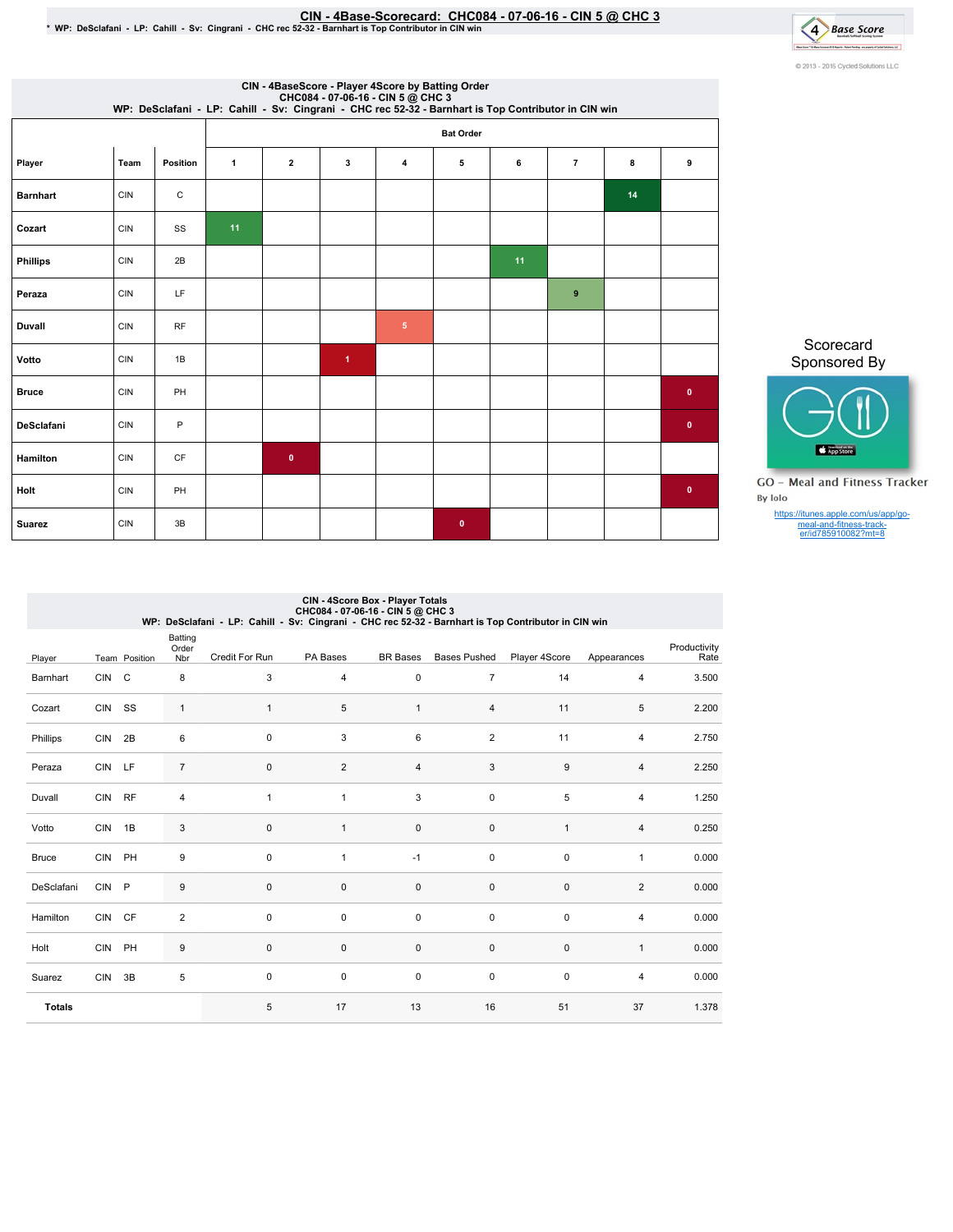## CHC-4Base-Scorecard:CHC084-07-06-16-CIN5@ CHC3 \*WP:DeSclafani-LP:Cahill-Sv:Cingrani-CHCrec52-32-BarnhartisTopContributorinCINwin



|                | CHC - 4BaseScore - Player 4Score by Batting Order<br>CHC084 - 07-06-16 - CIN 5 @ CHC 3<br>WP: DeSclafani - LP: Cahill - Sv: Cingrani - CHC rec 52-32 - Barnhart is Top Contributor in CIN win |             |                 |                         |                |                      |                |                      |                |                |                      |  |  |  |
|----------------|-----------------------------------------------------------------------------------------------------------------------------------------------------------------------------------------------|-------------|-----------------|-------------------------|----------------|----------------------|----------------|----------------------|----------------|----------------|----------------------|--|--|--|
|                |                                                                                                                                                                                               |             |                 | <b>Bat Order</b>        |                |                      |                |                      |                |                |                      |  |  |  |
| Player         | Team                                                                                                                                                                                          | Position    | 1               | $\overline{\mathbf{2}}$ | 3              | 4                    | 5              | 6                    | $\overline{7}$ | 8              | 9                    |  |  |  |
| Zobrist        | CHC                                                                                                                                                                                           | 2B          | 10 <sub>1</sub> |                         |                |                      |                |                      |                |                |                      |  |  |  |
| <b>Russell</b> | CHC                                                                                                                                                                                           | SS          |                 |                         |                |                      |                |                      | 8              |                |                      |  |  |  |
| <b>Montero</b> | CHC                                                                                                                                                                                           | $\mathsf C$ |                 |                         |                |                      |                |                      |                | $\overline{4}$ |                      |  |  |  |
| La Stella      | CHC                                                                                                                                                                                           | 3B          |                 |                         |                |                      | $\overline{3}$ |                      |                |                |                      |  |  |  |
| <b>Rizzo</b>   | CHC                                                                                                                                                                                           | 1B          |                 |                         | $\overline{2}$ |                      |                |                      |                |                |                      |  |  |  |
| <b>Bryant</b>  | CHC                                                                                                                                                                                           | RF          |                 | $\blacktriangleleft$    |                |                      |                |                      |                |                |                      |  |  |  |
| Contreras      | CHC                                                                                                                                                                                           | LF          |                 |                         |                | $\blacktriangleleft$ |                |                      |                |                |                      |  |  |  |
| Heyward        | CHC                                                                                                                                                                                           | CF          |                 |                         |                |                      |                | $\blacktriangleleft$ |                |                |                      |  |  |  |
| Warren         | CHC                                                                                                                                                                                           | P           |                 |                         |                |                      |                |                      |                |                | $\blacktriangleleft$ |  |  |  |
| Almora         | CHC                                                                                                                                                                                           | PH          |                 |                         |                |                      |                |                      |                | $\bullet$      |                      |  |  |  |
| Candelario     | CHC                                                                                                                                                                                           | PH          |                 |                         |                |                      |                |                      |                |                | $\bullet$            |  |  |  |
| <b>Szczur</b>  | CHC                                                                                                                                                                                           | PH          |                 |                         |                |                      |                |                      |                |                | $\mathbf{0}$         |  |  |  |

Scorecard Sponsored By



**GO** - Meal and Fitness Tracker By Iolo

https://itunes.apple.com/us/app/go-meal-and-fitness-track-er/id785910082?mt=8

## CHC - 4Score Box - Player Totals<br>CHC084 - 07-06-06 CHC 52-05<br>WP: DeSclafani - LP: Cahill - Sv: Cingrani - CHC rec 52-32 - Barnhart is Top Contributor in CIN win

|               |               | Batting<br>Order |                |                |                 |                     |                |                | Productivity |
|---------------|---------------|------------------|----------------|----------------|-----------------|---------------------|----------------|----------------|--------------|
| Player        | Team Position | Nbr              | Credit For Run | PA Bases       | <b>BR</b> Bases | <b>Bases Pushed</b> | Player 4Score  | Appearances    | Rate         |
| Zobrist       | CHC 2B        | $\mathbf{1}$     | $\mathbf{1}$   | 5              | $\pmb{0}$       | 4                   | 10             | $\overline{4}$ | 2.500        |
| Russell       | CHC SS        | $\overline{7}$   | $\mathbf{1}$   | $\overline{2}$ | 2               | 3                   | 8              | $\overline{4}$ | 2.000        |
| Montero       | CHC C         | 8                | $\mathbf{1}$   | 1              | $\mathbf{1}$    | $\mathbf{1}$        | $\overline{4}$ | 3              | 1.333        |
| La Stella     | CHC 3B        | 5                | $\mathbf 0$    | 1              | 3               | $-1$                | 3              | $\overline{4}$ | 0.750        |
| Rizzo         | CHC 1B        | 3                | $\pmb{0}$      | $\overline{2}$ | $\pmb{0}$       | $\pmb{0}$           | $\overline{2}$ | 4              | 0.500        |
| Bryant        | CHC RF        | $\overline{c}$   | $\pmb{0}$      | $\mathbf{1}$   | $\pmb{0}$       | $\pmb{0}$           | $\mathbf{1}$   | $\overline{4}$ | 0.250        |
| Contreras     | CHC LF        | 4                | $\mathbf 0$    | $\mathbf{1}$   | $\mathbf 0$     | $\mathbf 0$         | $\mathbf{1}$   | $\overline{4}$ | 0.250        |
| Heyward       | CHC CF        | 6                | 0              | $\mathbf{1}$   | $\pmb{0}$       | $\pmb{0}$           | $\mathbf{1}$   | $\overline{4}$ | 0.250        |
| Warren        | CHC P         | 9                | $\pmb{0}$      | $\mathbf 0$    | $\mathbf 0$     | $\mathbf{1}$        | 1              | $\mathbf{1}$   | 1.000        |
| Almora        | CHC PH        | 8                | $\mathbf 0$    | $\mathbf 0$    | $\mathbf 0$     | $\mathbf 0$         | $\pmb{0}$      | $\mathbf{1}$   | 0.000        |
| Candelario    | CHC PH        | 9                | $\pmb{0}$      | $\mathbf 0$    | $\pmb{0}$       | $\pmb{0}$           | $\mathbf 0$    | $\mathbf{1}$   | 0.000        |
| Szczur        | CHC PH        | 9                | 0              | 0              | $\pmb{0}$       | $\pmb{0}$           | $\pmb{0}$      | $\mathbf{1}$   | 0.000        |
| <b>Totals</b> |               |                  | 3              | 14             | 6               | 8                   | 31             | 35             | 0.886        |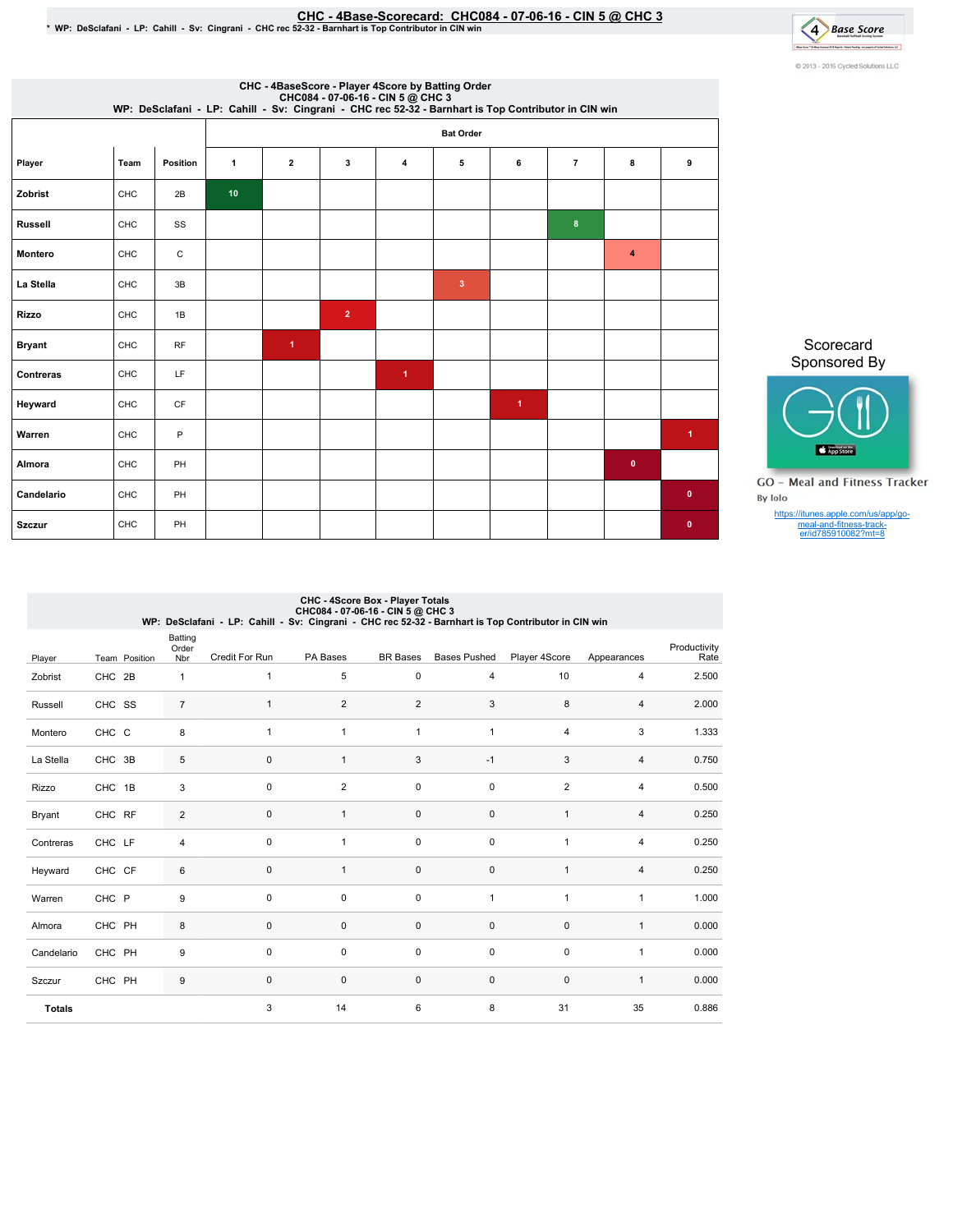|                         |              |                    |                  | Detail by Bat Order/Player |                                        |                                       |                                       |                                        |                                        |
|-------------------------|--------------|--------------------|------------------|----------------------------|----------------------------------------|---------------------------------------|---------------------------------------|----------------------------------------|----------------------------------------|
| <b>Bat Order</b>        | Player       | Inning             | Play Text        | LOBStatus                  | Credit For Run                         | PA Bases                              | <b>BR</b> Bases                       | <b>Bases Pushed</b>                    | Player 4Score                          |
|                         |              | 01                 | .HomeRun CF      |                            | 1                                      | $\overline{4}$                        | $\pmb{0}$                             | $\overline{4}$                         | $9\,$                                  |
|                         |              | 03                 | $\sf K$          |                            | $\mathbf 0$                            | $\mathsf{O}\xspace$                   | $\mathsf{O}\xspace$                   | $\mathbf 0$                            | $\mathsf{O}\xspace$                    |
| $\mathbf{1}$            |              | 06                 | $\sf K$          |                            | $\mathbf 0$                            | $\mathsf{O}\xspace$                   | $\mathsf{O}\xspace$                   | $\mathsf{O}\xspace$                    | $\mathsf{O}\xspace$                    |
|                         | Cozart       | 07                 | 8.Single +2ndSB  | Left on 2nd                | $\mathbb O$                            | $\mathbf{1}$                          | $\mathbf{1}$                          | $\mathsf 0$                            | $\sqrt{2}$                             |
|                         |              | 09                 | $\bf 8$          |                            | $\mathbb O$                            | $\mathsf{O}\xspace$                   | $\mathsf{O}\xspace$                   | $\mathsf{O}\xspace$                    | $\mathsf{O}\xspace$                    |
|                         |              |                    |                  | <b>Player Totals</b>       | $\overline{1}$                         | $\overline{5}$                        | $\overline{1}$                        | $\underline{4}$                        | 11                                     |
|                         |              | 01                 | $6 - 3$          |                            | $\mathbf 0$                            | $\mathsf{O}\xspace$                   | $\mathsf{O}\xspace$                   | $\mathbf 0$                            | $\mathsf{O}\xspace$                    |
|                         |              | $03\,$             | 8                |                            | $\mathbf 0$                            | $\mathsf{O}\xspace$                   | $\mathsf 0$                           | $\mathbb O$                            | $\mathbb O$                            |
| $\overline{c}$          | Hamilton     | 06                 | Κ                |                            | $\mathbf 0$                            | $\mathsf{O}\xspace$                   | $\mathsf 0$                           | $\mathbf 0$                            | $\mathsf{O}\xspace$                    |
|                         |              | 07                 | $\mathsf K$      |                            | $\mathbf 0$                            | $\mathsf{O}\xspace$                   | $\mathsf 0$                           | $\mathbf 0$                            | $\mathsf{O}\xspace$                    |
|                         |              |                    |                  | <b>Player Totals</b>       | $\underline{0}$                        | $\underline{0}$                       | $\overline{0}$                        | $\underline{0}$                        | $\underline{0}$                        |
|                         |              | 01                 | $4 - 3$          |                            | $\mathsf 0$                            | $\mathsf{O}\xspace$                   | $\mathsf{O}\xspace$                   | $\mathsf{O}\xspace$                    | $\mathsf{O}\xspace$                    |
|                         |              | 03                 | Κ                |                            | $\mathbf 0$                            | $\mathsf{O}\xspace$                   | $\mathsf{O}\xspace$                   | $\mathsf{O}\xspace$                    | $\mathsf{O}\xspace$                    |
| 3                       | Votto        | 06                 | Walk             | Left on 1st                | $\mathbf 0$                            | $\mathbf{1}$                          | $\mathsf 0$                           | $\mathbf 0$                            | $\mathbf{1}$                           |
|                         |              | 08                 | 6                |                            | $\mathbf 0$                            | $\mathsf{O}\xspace$                   | $\mathsf 0$                           | $\mathbf 0$                            | $\mathsf{O}\xspace$                    |
|                         |              |                    |                  | <b>Player Totals</b>       | $\underline{0}$                        | $\overline{1}$                        | $\overline{0}$                        | $\underline{0}$                        | $\overline{1}$                         |
|                         |              | 01                 | $\sf K$          |                            | $\mathbf 0$                            | $\mathsf{O}\xspace$                   | $\mathbf 0$                           | $\mathsf{O}\xspace$                    | $\mathsf{O}\xspace$                    |
|                         |              | 04                 | $\bf 8$          |                            | $\mathsf{O}\xspace$                    | $\mathsf{O}\xspace$                   | $\mathsf{O}\xspace$                   | $\mathsf{O}\xspace$                    | $\mathsf{O}\xspace$                    |
| $\overline{\mathbf{4}}$ | Duvall       | 06                 | $\sf K$          |                            | $\mathbf 0$                            | $\mathsf{O}\xspace$                   | $\mathsf{O}\xspace$                   | $\mathsf{O}\xspace$                    | $\mathsf{O}\xspace$                    |
|                         |              | 08                 | Walk +HomeWP     |                            | $\mathbf{1}$                           | $\mathbf{1}$                          | 3                                     | $\mathsf{O}\xspace$                    | $\,$ 5 $\,$                            |
|                         |              |                    |                  | <b>Player Totals</b>       | $\overline{1}$                         | $\overline{1}$                        | $\underline{3}$                       | $\underline{0}$                        | $\overline{5}$                         |
| 5                       |              | 02                 | 8                |                            | $\mathbf 0$                            | $\mathsf{O}\xspace$                   | $\mathsf 0$                           | $\mathbf 0$                            | $\mathsf 0$                            |
|                         |              | 04                 | Κ                |                            | $\mathsf 0$                            | $\mathsf{O}\xspace$                   | $\mathsf 0$                           | $\mathbf 0$                            | $\mathsf{O}\xspace$                    |
|                         | Suarez       | 07                 | $\boldsymbol{9}$ |                            | $\mathbf 0$                            | $\mathsf{O}\xspace$                   | $\mathsf{O}\xspace$                   | $\mathsf{O}\xspace$                    | $\mathsf{O}\xspace$                    |
|                         |              | 08                 | $\bf 8$          |                            | $\mathbf 0$                            | $\mathsf{O}\xspace$                   | $\mathsf 0$                           | $\mathsf{O}\xspace$                    | $\mathsf{O}\xspace$                    |
|                         |              |                    |                  | <b>Player Totals</b>       | $\underline{0}$                        | $\underline{0}$                       | $\overline{0}$                        | $\underline{0}$                        | $\underline{0}$                        |
|                         |              | 02                 | 9.Single +2ndSB  | Left on 3rd                | $\mathbf 0$                            | $\mathbf{1}$                          | $\overline{\mathbf{c}}$               | $\mathsf{O}\xspace$                    | $\ensuremath{\mathsf{3}}$              |
|                         |              | 04                 | 8                |                            | $\mathbf 0$                            | $\mathsf{O}\xspace$                   | 0                                     | $\mathsf 0$                            | $\mathsf{O}\xspace$                    |
| 6                       | Phillips     | 07                 | 8.Single         |                            | $\mathbf 0$                            | $\mathbf{1}$                          | 3                                     | $\mathsf{O}\xspace$                    | $\overline{4}$                         |
|                         |              | ${\bf 08}$         | 8.Single +2ndWP  | Left on 2nd                | $\mathbf 0$                            | $\mathbf{1}$                          | $\mathbf{1}$                          | $\overline{c}$                         | $\overline{4}$                         |
|                         |              |                    |                  | <b>Player Totals</b>       | $\underline{0}$                        | $\underline{3}$                       | $\underline{6}$                       | $\underline{2}$                        | 11                                     |
|                         |              | 02                 | 8.Single +2ndSB  | Left on 2nd                | $\mathbf 0$                            | $\mathbf{1}$                          | $\mathbf{1}$                          | $\mathbf{1}$                           | $\mathsf 3$                            |
|                         |              | 05                 | 6                |                            | $\mathsf{O}\xspace$                    | $\mathsf{O}\xspace$<br>$\mathbf{1}$   | $\mathbf 0$                           | $\mathsf{O}\xspace$                    | $\mathsf{O}\xspace$                    |
| $\overline{7}$          | Peraza       | $07\,$             | 9.Single +2ndSB  |                            | $\mathbf 0$<br>$\mathsf 0$             | $\mathsf{O}\xspace$                   | 3<br>$\mathsf{O}\xspace$              | $\overline{2}$<br>$\mathsf{O}\xspace$  | $\,6\,$<br>$\mathsf{O}\xspace$         |
|                         |              | ${\bf 08}$         | $\bf 8$          |                            |                                        |                                       |                                       |                                        |                                        |
|                         |              | 02                 | Κ                | <b>Player Totals</b>       | $\underline{0}$<br>$\mathsf{O}\xspace$ | $\overline{2}$<br>$\mathsf{O}\xspace$ | $\overline{4}$<br>$\mathsf{O}\xspace$ | $\underline{3}$<br>$\mathsf{O}\xspace$ | $\underline{9}$<br>$\mathsf{O}\xspace$ |
|                         |              | 05                 | 9                |                            | $\mathbf 0$                            | $\mathsf{O}\xspace$                   | $\mathsf 0$                           | $\mathbf 0$                            | $\mathsf{O}\xspace$                    |
| 8                       | Barnhart     | 07                 | .HomeRun         |                            | 3                                      | $\overline{4}$                        | $\mathsf{O}\xspace$                   | $\overline{7}$                         | 14                                     |
|                         |              | $09\,$             | $4 - 3$          |                            | $\mathbf 0$                            | $\mathsf{O}\xspace$                   | $\mathsf 0$                           | $\mathbf 0$                            | $\mathsf{0}$                           |
|                         |              |                    |                  | <b>Player Totals</b>       | $\underline{3}$                        | $\overline{4}$                        | $\underline{0}$                       | $\underline{7}$                        | 14                                     |
|                         |              | $02\,$             | $5 - 3$          |                            | $\mathsf 0$                            | $\mathsf{O}\xspace$                   | $\mathsf 0$                           | $\mathsf{O}\xspace$                    | $\mathsf{O}\xspace$                    |
|                         | DeSclafani   | 05                 | Κ                |                            | $\mathsf 0$                            | $\mathsf{O}\xspace$                   | $\mathsf 0$                           | $\mathsf{O}\xspace$                    | $\mathsf{O}\xspace$                    |
|                         |              |                    |                  | <b>Player Totals</b>       | $\underline{0}$                        | $\underline{0}$                       | $\underline{0}$                       | $\underline{0}$                        | $\underline{0}$                        |
| $\boldsymbol{9}$        |              | $07\,$             | $\sf K$          |                            | $\mathbf 0$                            | $\mathsf{O}\xspace$                   | $\mathsf 0$                           | $\mathsf{O}$                           | $\mathsf{O}\xspace$                    |
|                         | Holt         |                    |                  | <b>Player Totals</b>       | $\underline{0}$                        | $\underline{0}$                       | $\underline{0}$                       | $\underline{0}$                        | $\underline{0}$                        |
|                         |              | 09                 | Walk +CS-2-6     |                            | $\mathbf 0$                            | $\mathbf{1}$                          | $-1$                                  | $\mathsf{O}\xspace$                    | $\mathsf{O}\xspace$                    |
|                         | <b>Bruce</b> |                    |                  | <b>Player Totals</b>       | $\underline{0}$                        | $\overline{1}$                        | $\overline{-1}$                       | $\underline{0}$                        | $\underline{0}$                        |
|                         |              | <b>Grand Total</b> |                  |                            | $\overline{5}$                         | 17                                    | 13                                    | 16                                     | 51                                     |

#### CIN - 4Base-Scorecard: CHC084 - 07-06-16 - CIN 5 @ CHC 3

\* WP: DeSclafani-LP: Cahill-Sv: Cingrani-CHC rec 52-32 - Barnhart is Top Contributor in CIN win